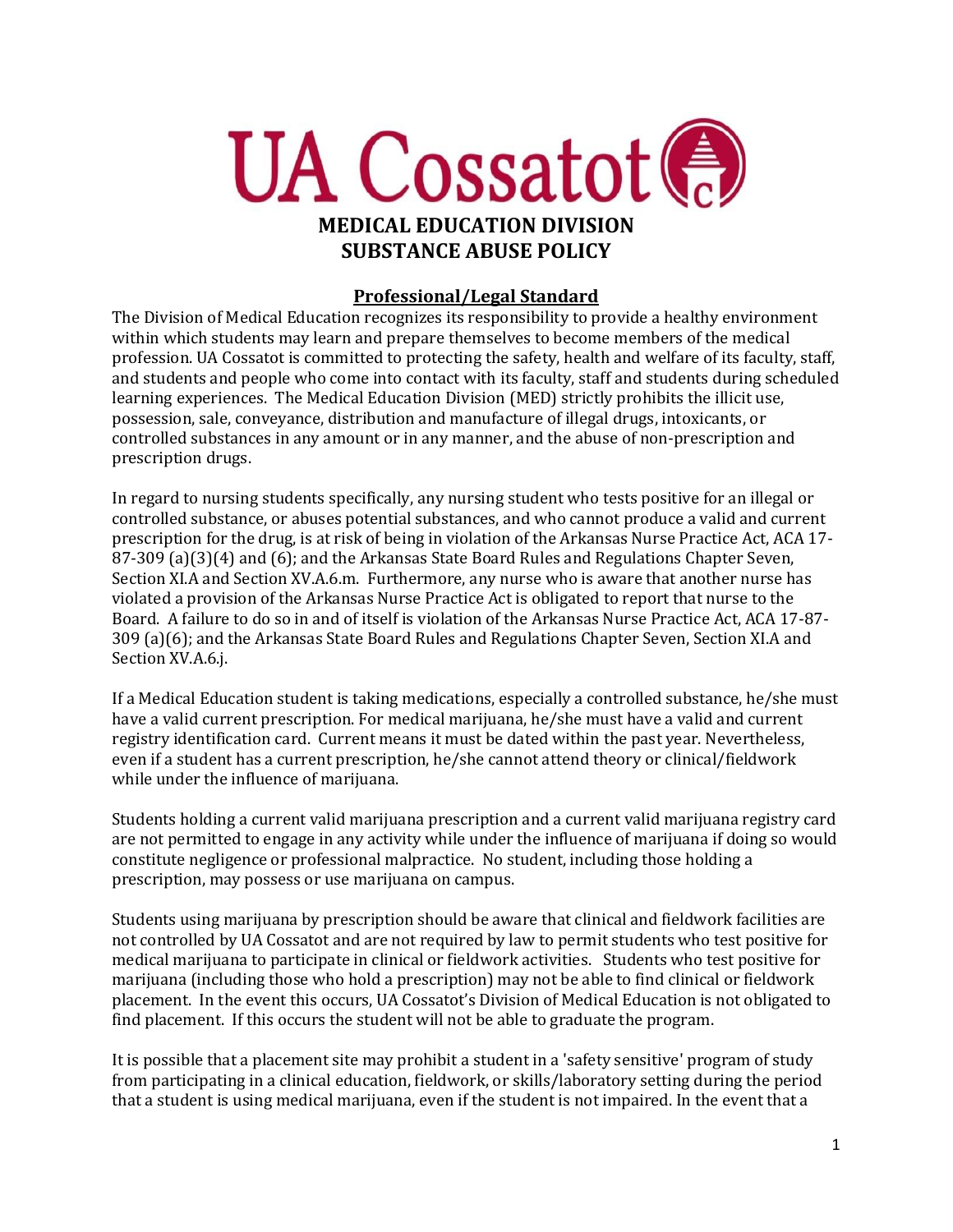student tests positive, even with a valid medical marijuana card, the college or the Medical Education Division will not be required to find an alternative clinical, fieldwork, or skills/laboratory setting for the student. Therefore, the use of medical marijuana could jeopardize the student's ability to complete the program of study in a timely manner.

Professional expectations apply to all Medical Education students. Any student who is aware that another Medical Education student is using, or is in possession of illegal drugs, intoxicants, or controlled substances, he/she is obligated to report this information to a (MED) faculty member. Any student who cannot produce a valid and current prescription for the drug will be administratively withdrawn from his/her program.

## **Statement of Purpose**

The intent of the Substance Abuse Policy is not just to identify those students chemically impaired, but also attempts to assist the student in the return to a competent and safe level of practice and to achieve his/her goal of becoming a Medical Education professional. This includes but is not limited to a Registered Nurse, Licensed Practical Nurse, Occupational Therapy Assistant, Physical Therapist Assistant, Medical Assistant, or EMT. Emphasis is on deterrence, education and reintegration. All aspects of the policy are to be conducted in good faith with compassion, dignity and confidentiality.

### **Statements for Policy Inclusion in Catalog/Handbooks**

The MED Substance Abuse Policy of UA Cossatot can be found on the UA Cossatot website @ [www.cccua.edu.](http://www.cccua.edu/)

### **Student Release Form**

As a condition of enrollment, each student will sign a Substance Abuse Policy Release Form agreeing to adhere to the Substance Abuse Policy.

**When the Testing May Occur**:Random drug screens may occur throughout the program. Students will be asked to voluntarily submit for screening. MED requires the student to submit to drug testing under any or all of the following circumstances:

- Scheduled testing at unannounced designated times throughout the program
- Random testing as required by the clinical agencies or the Division
- For cause
- As part of a substance abuse recovery program

### *A student failing to submit to a screening will be dismissed from the Medical Program currently enrolled.*

**Cost:** The approximate cost of each drug screen is \$55.00-\$200.00. This expense will be the student's responsibility at a pre-approved screening company and/or site. MED will make every effort to keep the cost of screening as low as possible. Contracts with screening facilities are negotiated annually. Initial screenings may occur under the supervision of MED nursing staff.

**Facility:** The Division will identify a Substance Abuse and Mental Health Services Administration (SAMHSA2) –approved laboratory to perform testing utilizing the agency's policies.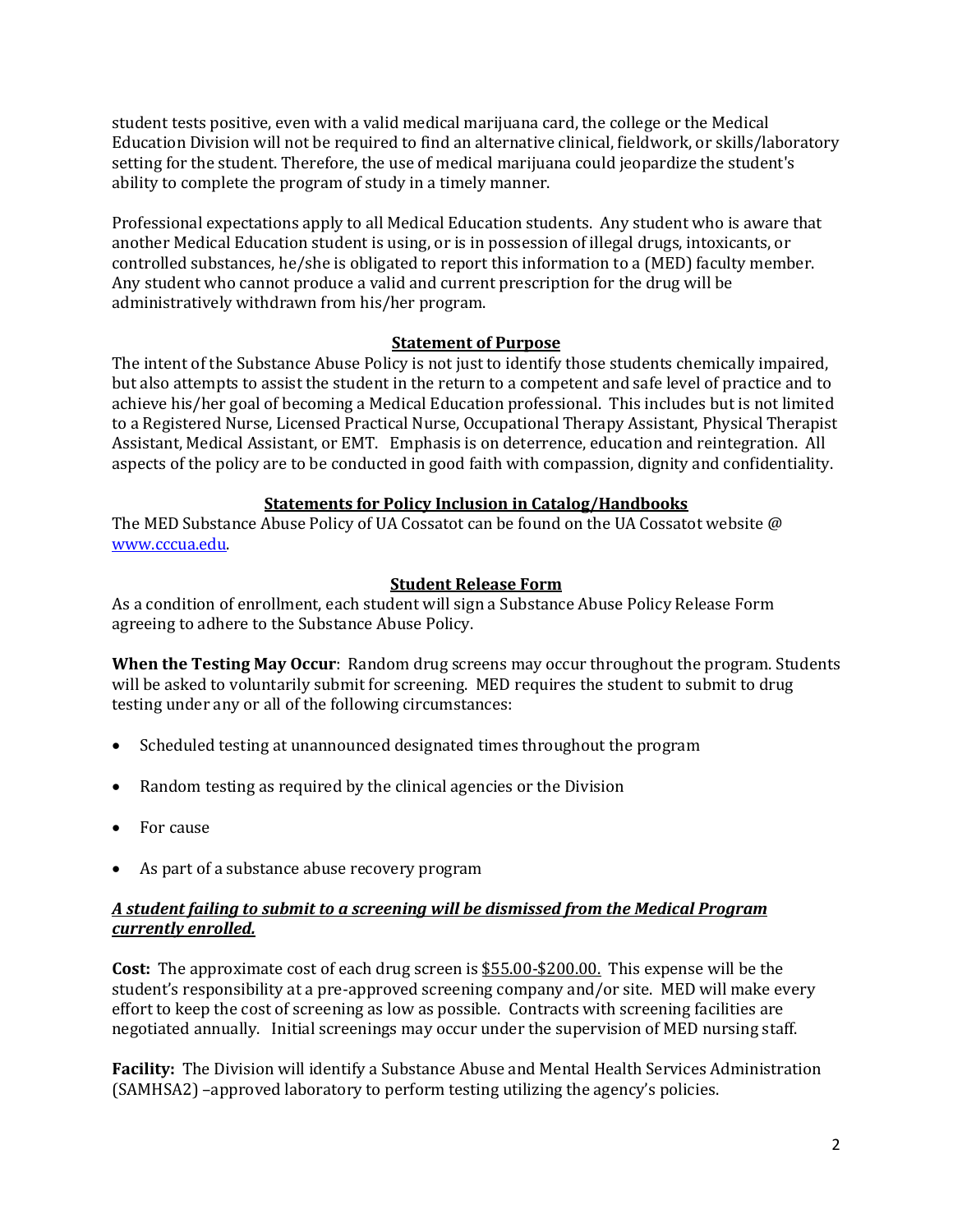**Sample Collection:** The collection techniques will adhere to the guidelines in accordance with US Department of Transportation 49 CFR Part 40 following chain of custody protocol.

**Substances:** Substance-related disorders are listed in the *Diagnostic and Statistical Manual of Mental Disorders, fourth edition, (DSM-IV).* Substances of abuse are grouped into eleven classes: alcohol, amphetamines or similarly acting sympathomimetics, caffeine, cannabis, cocaine, hallucinogens, inhalants, nicotine, opioids, phencyclidine (PCP) or similarly acting arylcyclohexylamines and sedatives, hypnotics or anxiolytics. Testing may include any of these drug categories. The Division shall have the authority to change the panel of tests without notice to include other illegal substances as suggested by local and national reports, clinical/fieldwork facilities or other circumstances.

**Positive Results:** Test results will be considered positive if substance levels excluding caffeine and nicotine meet or exceed the licensing board's established threshold values for both immunoassay screening and gc/ms confirmation studies, and/or the Medical Review Officer verifies unauthorized use of the substance. Positive tests are run twice to verify substances. Split samples are saved at the original lab and may be sent to another SAMHAS approved lab for additional testing at the student's expense*.* 

## **Confidentiality**

All testing information, interviews, reports, statements and test results specifically related to the individual are confidential. Drug test results will be received from the lab by the Division Chair of the Medical Education Division or designee, and only authorized persons will be allowed to review this information. Records will be maintained in a safe, locked cabinet and/or password protected electronic database. While the issues of testing are confidential within the college community, the information regarding substance abuse and rehabilitation, depending on the licensing board, may be shared as the graduate applies for a license. (Issues related to confidentiality involve federal drug and alcohol confidentiality law, and programs need to consider this during the licensure application process.)

## **Treatment, Referral & Reapplication**

The outcome of a positive drug screen for any substance without proper documentation including disclosure or current prescription, may include any of the following: a warning, a learning agreement for behavioral change, referral for medical evaluation, or immediate dismissal from the program. A positive drug screen of any of the following substances: amphetamines or similarly acting sympathomimetics, cannabis, opioids, cocaine, hallucinogens, inhalants, or phencyclidine (PCP) or similarly acting arylcyclohexylamines will result in immediate dismissal from the program, unless there is a valid prescription (and, in the case of marijuana, registry identification card). If the student wishes to challenge the decision of the medical program, the due process procedures of the college will be followed. The faculty will refer persons identified as having substance abuse problems for therapeutic counseling regarding substance withdrawal and rehabilitation from a reliable source.

A student may apply for re-admission into their Medical Education program but must follow the same requirements and admission procedures as students who have never attended the program of choice. A student who fails or leaves the program for any reason may be permitted one opportunity to re-apply (regardless of which semester). The re-application process for a student who has previously tested positive for substance abuse will include: